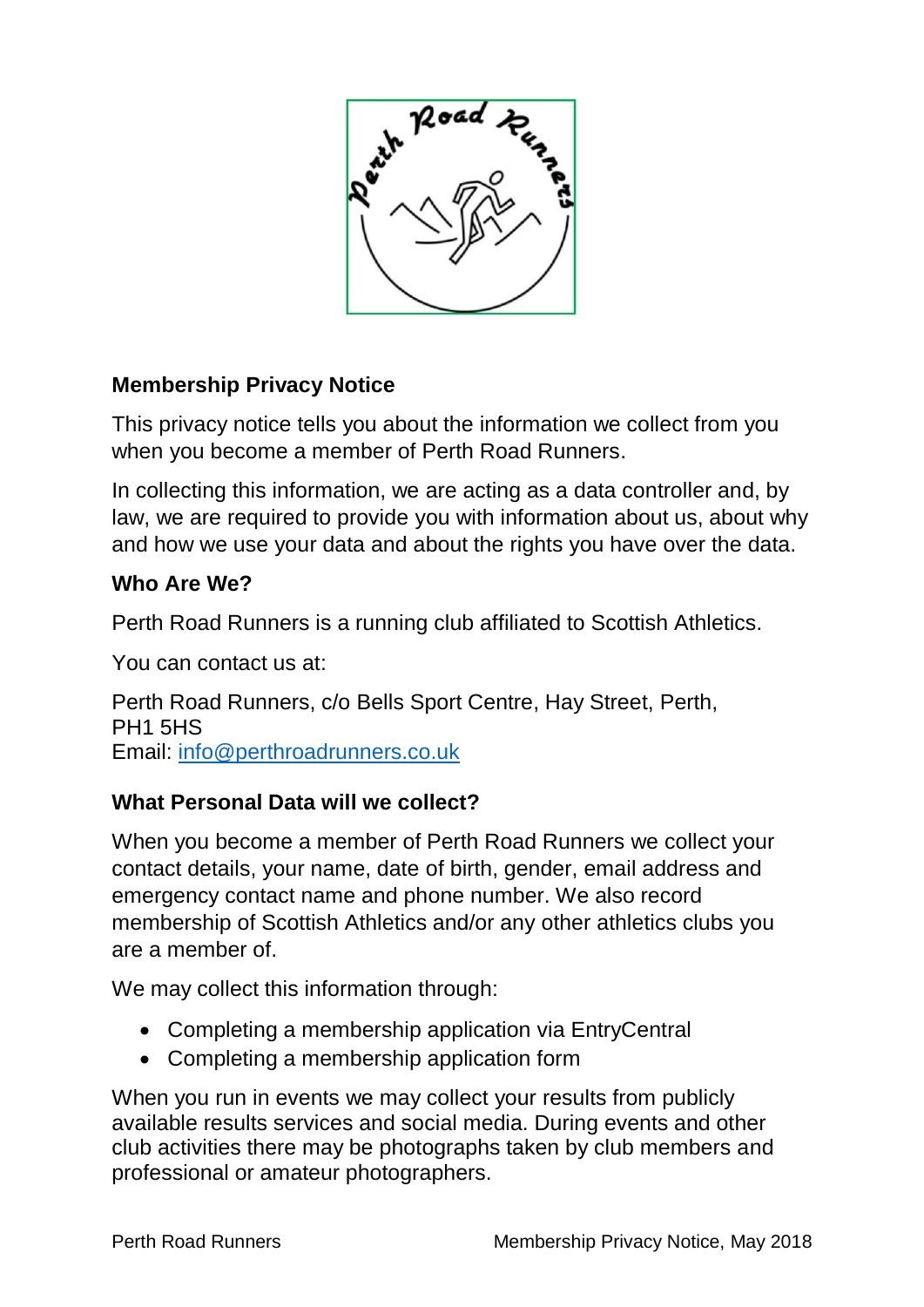## **Why do we collect this information?**

The main reason we collect your contact details is so that we can communicate with you and keep you informed about club activities such as training and races as well as meetings and social events.

We will not collect any personal data from you that we do not need in order to manage your membership and participation in club events and competition.

Membership information will be used to maintain accurate and up to date membership records in order to ensure the smooth running of the club.

We collect race results and photographs to allow club competition results and records to be computed, and for the purposes of reporting members' activities in local or national press.

## **What do we do with your personal information?**

Perth Road Runners uses an online service called EntryCentral to collect and maintain membership records. By giving your personal information, you agree to it being held in accordance with their [terms](https://www.entrycentral.com/terms-and-conditions)  [and conditions.](https://www.entrycentral.com/terms-and-conditions)

Perth Road Runners uses an online service called dropbox to store all of your personal information, by giving your personal information you agree to it being transferred to Dropbox for processing in accordance with their [privacy policy.](https://www.dropbox.com/privacy2018)

Data including race results including the results and points tables for club competitions and trophies and photographs of events is stored on our website [www.perthroadrunners.co.uk](http://www.perthroadrunners.co.uk/) administered by Wordpress in accordance with their [privacy policy](https://automattic.com/privacy) and on our public Facebook page.

Perth Road Runners uses an online service called Mailchimp to send out club communications. By giving your personal information, you agree to it being transferred to Mailchimp for processing in accordance with their [privacy policy](https://mailchimp.com/legal/privacy/) and [terms.](https://mailchimp.com/legal/terms/)

Perth Road Runners uses an online service called SurveyMonkey to collate members' feedback. By giving your feedback, you agree to it being collected and stored in accordance with their [privacy policy](https://www.surveymonkey.co.uk/mp/legal/privacy-policy/) and [terms.](https://www.surveymonkey.co.uk/mp/legal/terms-of-use/)